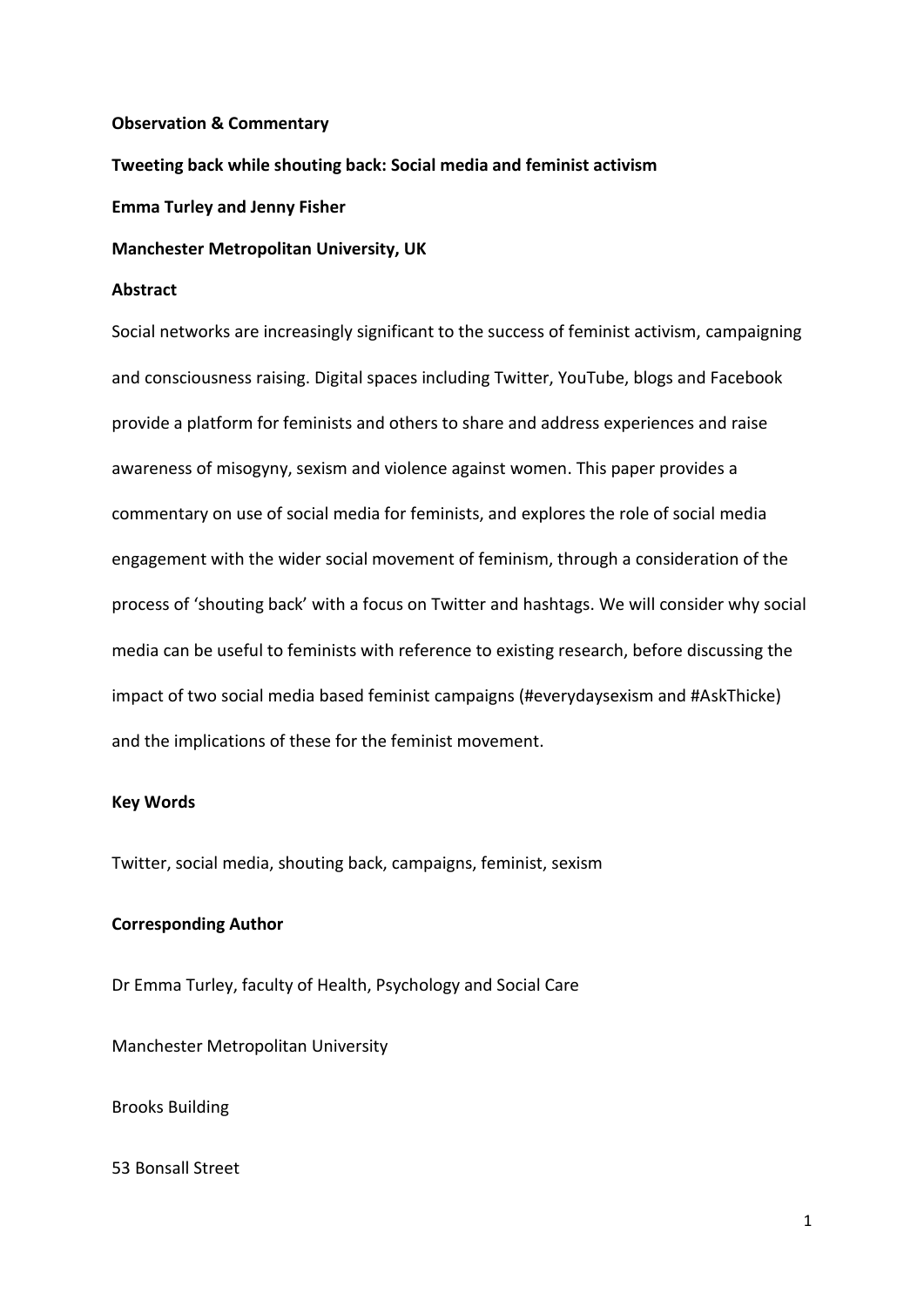Manchester

M15 6GX

### [e.turley@mmu.ac.uk](mailto:e.turley@mmu.ac.uk)

## **Funding Acknowledgement**

This research received no specific grant from any funding agency in the public, commercial, or no-for-profit sectors.

'Shouting back' or responding using a hashtag in digital spaces is a way of exposing the prejudice faced by people on a daily basis, while sharing and reacting to it, and provoking responses; social networking sites (SNS) provide a visible platform for feminists to address experiences relating to sexism and misogyny. Guillard (2016:1) argues that digital spaces are central to defining 'a fourth wave of feminist practice' and allow for global engagement, yet the use of digital media can be tokenistic (Kristofferson, White & Peloza, 2014) and use of the internet is insufficient to demarcate a new wave of practice. As feminist academics (Braun, 2011) writing from the United Kingdom, who have engaged with social media for a number of years, we seek to explore some of the issues related to social media based feminist campaigns and examine the process of 'shouting back' against hegemony, misogyny and sexism. Digital spaces are a powerful influence on social movements (Earl & Kimport, 2011), and we consider some of the ways in which social media has contributed to the feminist movement. We will first briefly reflect on why social media and social networking sites are useful to feminists, before discussing the impact of two social media based feminist campaigns and the implications of this for the feminist movement. Following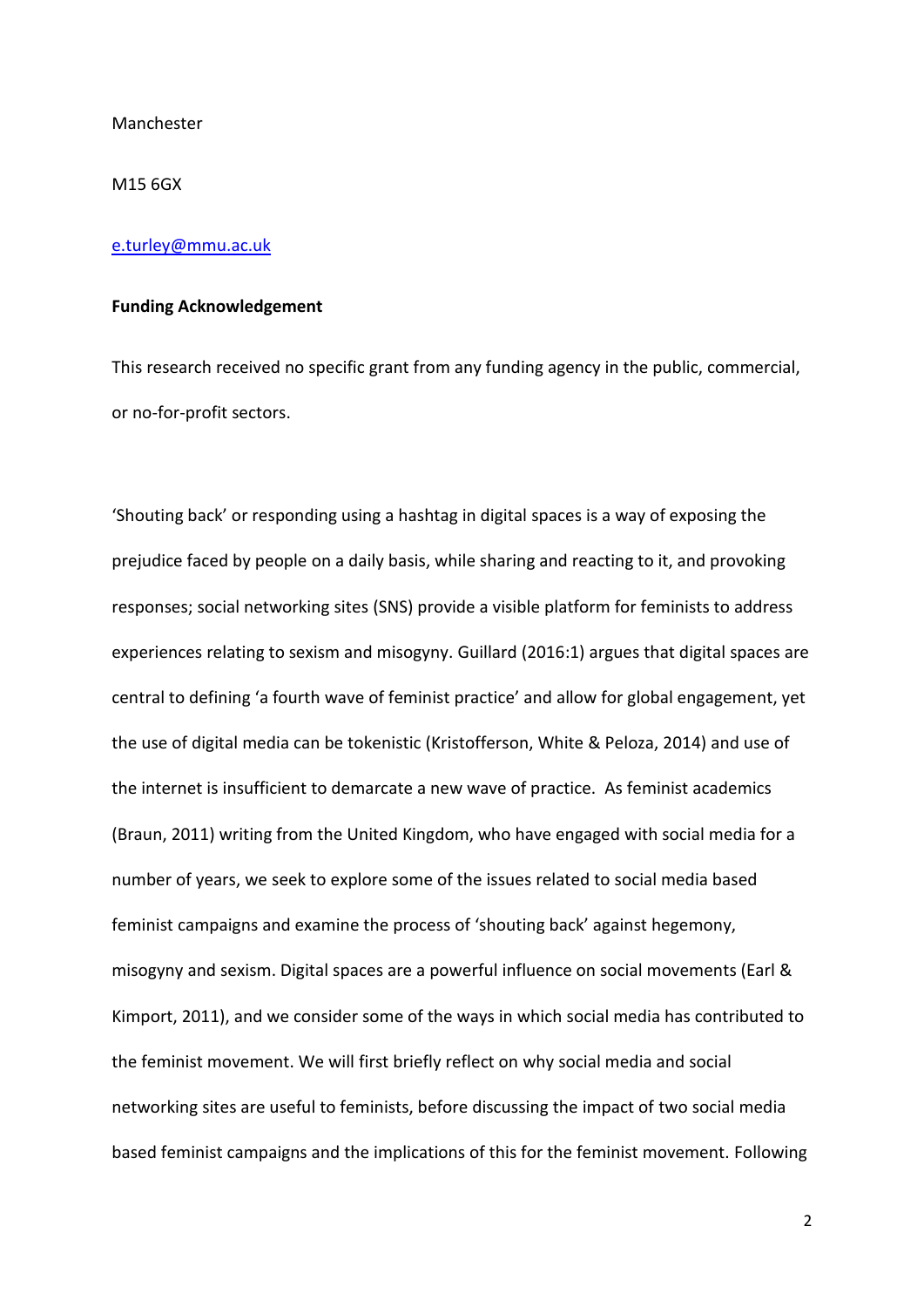Kitzinger (2000), we consider the feminist movement to be a social movement to challenge the patriarchal and societal systems that service to oppress women, to advocate for social justice and issues that affect women around the world. Further, we use the terms feminist groups and feminist individuals in recognition that there is both collective action and individual protest.

Since 2010, there has been a global digital explosion of feminists using SNSs and blogs to raise consciousness and expand awareness about a myriad of issues related to patriarchy, sexism, misogyny, gendered violence and inequality (Baer, 2016). Baer (2016:30) argues that due to neoliberalism, with its emphasis on the individual and the shift from public to private politics, feminist social media campaigns are political actions that are reframing feminism and 'deploy the precarious female body to make visible contradictions of contemporary social reality.' Taking advantage of digital platforms can facilitate the broadening of feminist space(s), thus enabling a wider reach and more open engagement with and promotion of feminism and feminist ideas (Crossley, 2015). Further, for Schuster (2013), social media can connect people beyond their locality, and involve those who may not be able to connect face to face. National, transnational and global academic literature is increasingly focused on the connections between feminism and social media, and much of the literature is transdisciplinary (see for example, Baer, 2016; Gillard, 2016); Hutton et al., 2016; Manago, 2013).

We note here that digital spaces are not a utopia for feminist campaigning. Women are frequently attacked online (to the extent of rape of death threats) or 'trolled' for airing their views and experiences relating to inequality and sexism. As Boynton (2012: 539) stated, [t]he mobilizing power social media creates also enables mobbing, bullying and harassment'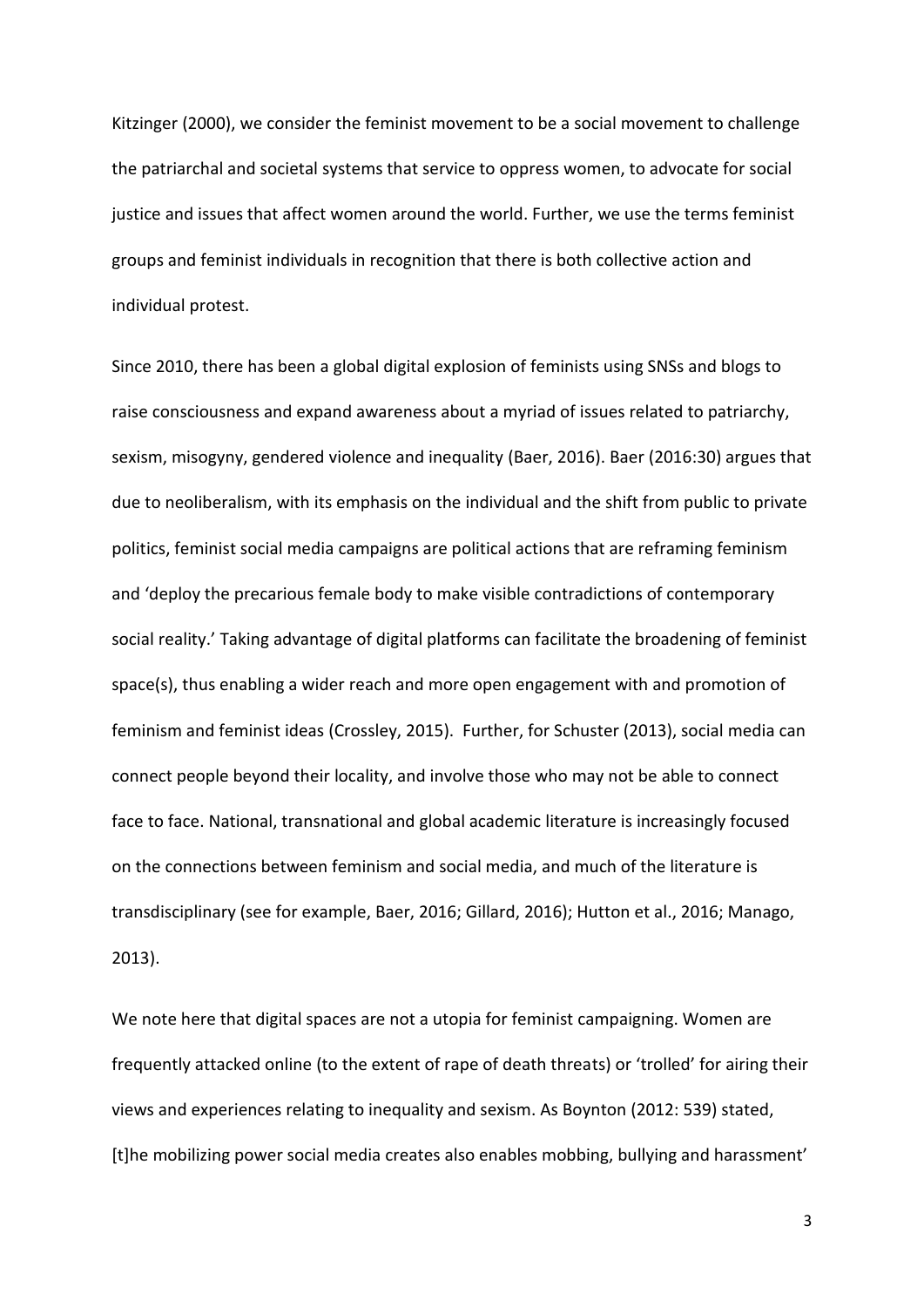for feminists. Social media can expand the means to proliferate misogynistic and sexist narratives, and shame women and maintain power inequalities in the offline world. Digital spaces have potential to exclude people for their gender, ethnicity, social class and other structural inequalities (Hutton et al., 2016), and their levels of digital literacy or disabilities.

Further, the digital stage is crowded and so various feminist organisations (and individuals) compete for publicity, recognition and resources (Fotopoulou, 2016). Digital labour (often unpaid) is essential for establishing and maintaining an online presence. In addition, the use of social media by feminists takes place alongside off-line action, and as Baer (2016:22) argues, '[t]he interface between online and offline spaces appears to be crucial for establishing modes of feminist protest.' Social media can be further used for reach and scope through celebrity endorsement such asactor Emma Watson's #heforshe, which encourages men to become feminists and strive for equality. These enable rapid dissemination of feminist information and news, that is then often picked up and covered by the mainstream media because of celebrity involvement. The use of a hashtag makes the campaigns accessible to a larger audience, immediate and easy to track, and using social media can be less intimidating than actually confronting a misogynist in the real, offline world (Eagle, 2015), as well as encouraging a collective sense of support and empathy.

Turning to 'shouting back' social media campaigns, that have challenged hegemony, misogyny and inequalities, there are a number of examples of hashtags. Acknowledging that spaces here is limited for a wide consideration of hashtags, we selected two that we are familiar with, and have made an impact beyond feminist circles and in the offline world: #everydaysexism and #AskThicke. We chose #everydaysexism as this is part of an online active feminist campaign by British feminist writer, Laura Bates, that aims [to](http://to/) collate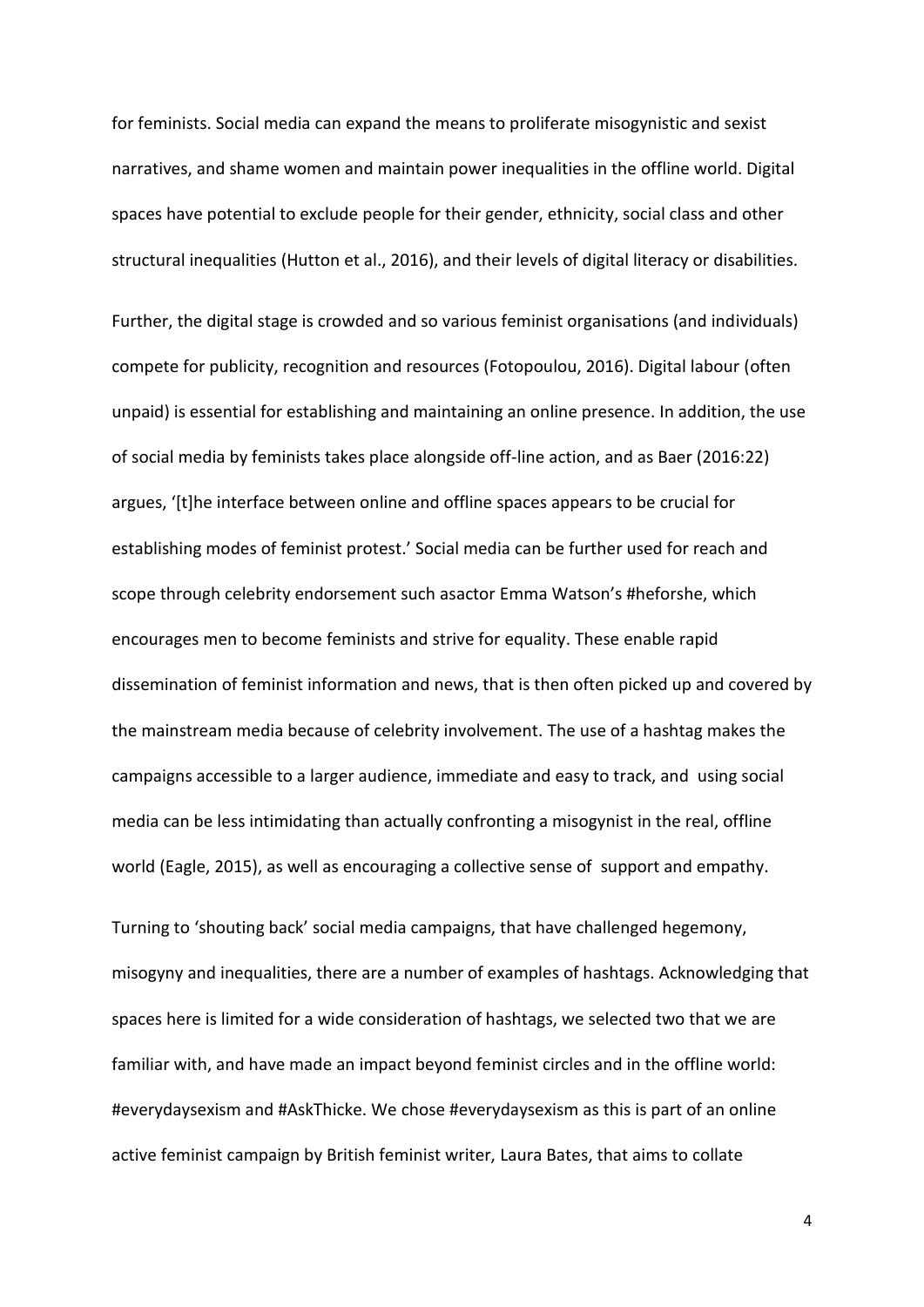examples of everyday experiences of sexism in one space. #AskThicke is an example of a hashtag that has been appropriated by feminists to raise awareness about a particular issue. Both campaigns have been widely cited in the mainstream U.K. press including the Guardian, the Independent, the Telegraph and the Daily Mail newspapers, and discussed on television shows ranging from political programmes to talk shows. This illustrates that these campaigns have had a broader influence through reaching a mainstream, not actively feminist, audience.

Founded by Laura Bates in 2012 in the U.K., in reaction to the explicit and implicit sexism she encountered frequently heard about from other women, the global Everyday Sexism Project's #everydaysexism and linked Twitter account, has acted as a platform for feminists to share lived experiences of harassment, misogyny and sexism in public and private spheres, raise consciousness and challenge dominant hegemonic discourses. The website's Twitter account uses two main hashtags, #everydaysexism and #shoutingback, aims to document macro and micro examples to expose implicit patriarchal culture and the unequal treatment of women and the collection of women's stories includes over 85000 examples. Indeed, as a result of the accessibility of Twitter hashtags, interaction with the project has been wide ranging and covered significantly by the mainstream press in the U.K, and by television programmes, including the BBC news. The project has been documented in a book 'Everyday Sexism' cited by Feminist Press as essential reading for young people. Laura Bates writes weekly for the Guardian and has recently covered the ways in which the media portrays female politicians and sportswomen.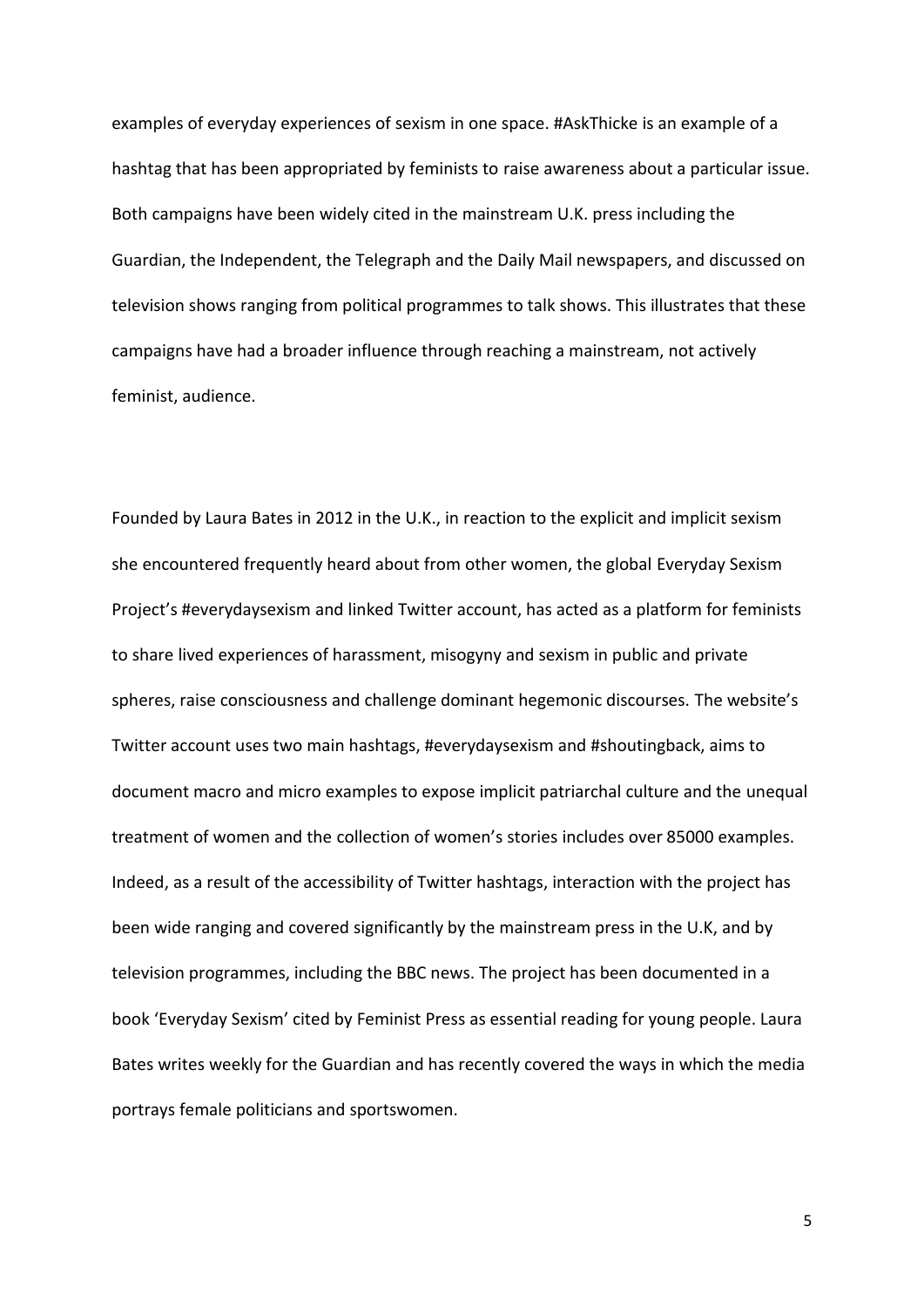Turning to #AskThicke, a controversial number one hit song 'Blurred Lines' written by Robin Thicke and Pharell Williams, was called out as a 'rape anthem' and banned from some university campuses. This provided feminists with an opportunity to raise awareness of rape culture. In 2014, the VH1 music channel used the #AskThicke hashtag on Twitter, originally intended as an online Q&A session for fans to interact with Robin Thicke. The hashtag was quickly appropriated by feminists to challenge Thicke about his misogynistic lyrics and music video, and to speak out against the prevalence of rape culture more broadly. Two examples of tweets are:

@kittyknits: #AskThicke It might seem like some of the questions on this hashtag are cruel and abusive but Robin, I know you want it

@MariaJPrice: #AskThicke Did you really write a rape anthem as a love song for your wife and are you still wondering why she left you?

For Thicke and his record label, Star Trak Recordings, the social media engagement mobilised by feminists was a public relations disaster, as the story was picked up by the media in both the U.K. and the United States, (telegraph, 2014; Time, 2014) and highlighted the issue of rape culture more widely. Discussion of the #AskThicke hashtag was unconfined to online spaces; the media produced articles mentioning misogyny and sexism as a central feature, referring to Thicke as 'the poster boy for misogyny' (Independent, 2014: online), and 'creepy and manipulative' (Time, 2014: online), and sexism within the music industry and more widely in society was given prominent coverage. In the U.K., some students' associations successfully lobbied for the song to be banned at a number of universities, including Leeds University and the University of Edinburgh. Other prominent men within the music industry have recently been accused of sexual harassment and assault. Heathcliff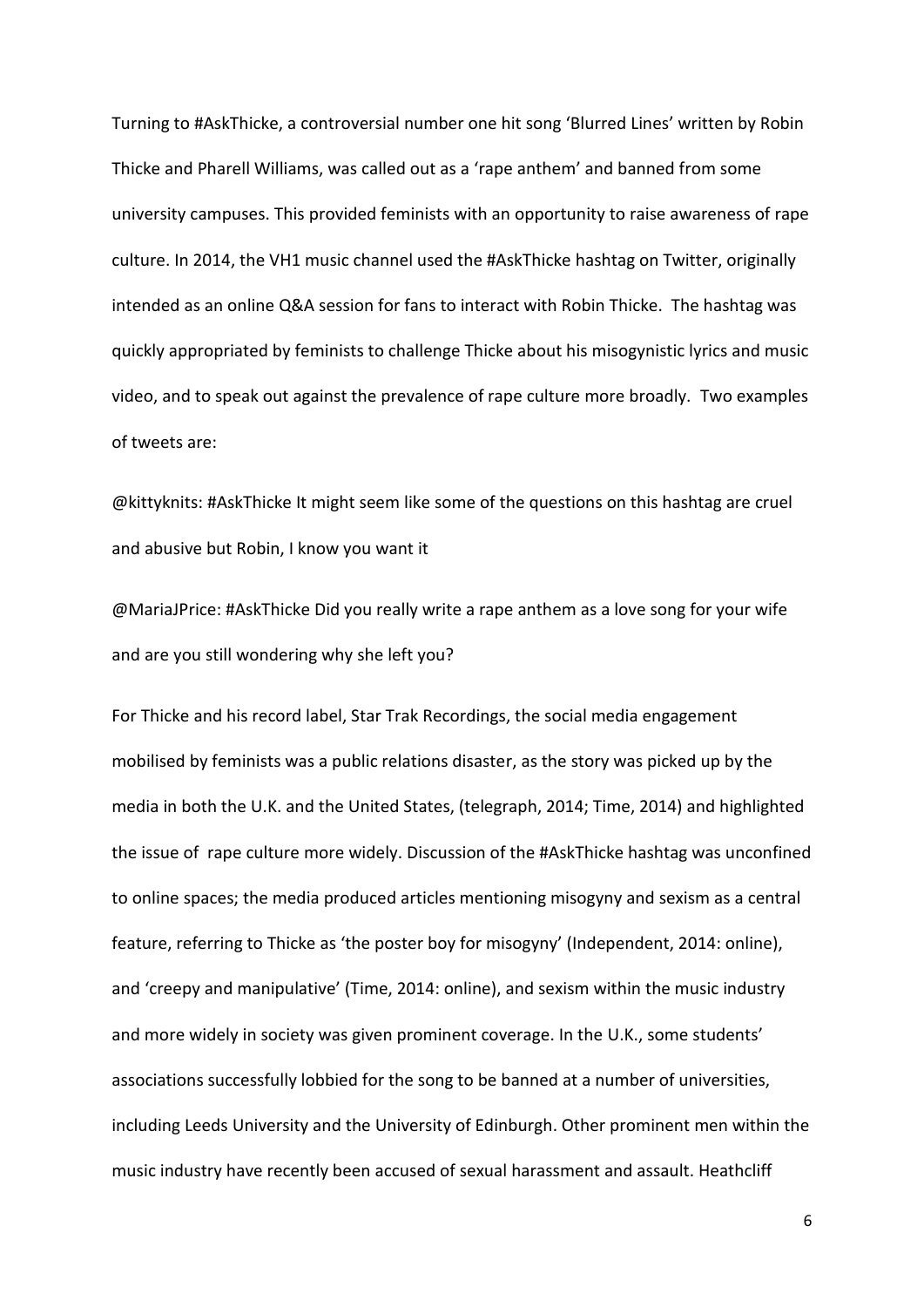Berru, founder of a music public relations company, has been accused by seven women of a range of sexual offences, and the American singer Kesha has filed a lawsuit against her manager for sexual assault and rape. Once again, Twitter was used by the singers to document and share their experiences, and also by supporters to show solidarity with the women, using the hashtag #FreeKesha. The media reported on these allegations (Guardian, 2016; New York Times, 2016) opening up debate regarding sexual harassment at work and more broadly.

Here, we have considered the use of two hashtags on Twitter relating to feminist campaigns. We are aware that there are limitations in the use of hashtags and indeed social media. However, digital media has radical potential for shouting back and highlighting sexism, equality misogyny and rape culture, along with generating a space for discussions of other everyday issues. We recognise that social media is not the only modality of feminism and the importance and value of offline feminist movements should not be overlooked.

# **Declaration of conflicting interests**

The Author(s) declare(s) that there is no conflict of interest with respect to the authorship and or/ publication of this article.

### **References**

Baer, H. (2016). Redoing feminism: digital activism, body politics and neoliberalism. *Feminist Media Studies, 16*, 17-34.

Bates, L. (n.d). Everydaysexism.com. Retrieved from<http://everydaysexism.com/>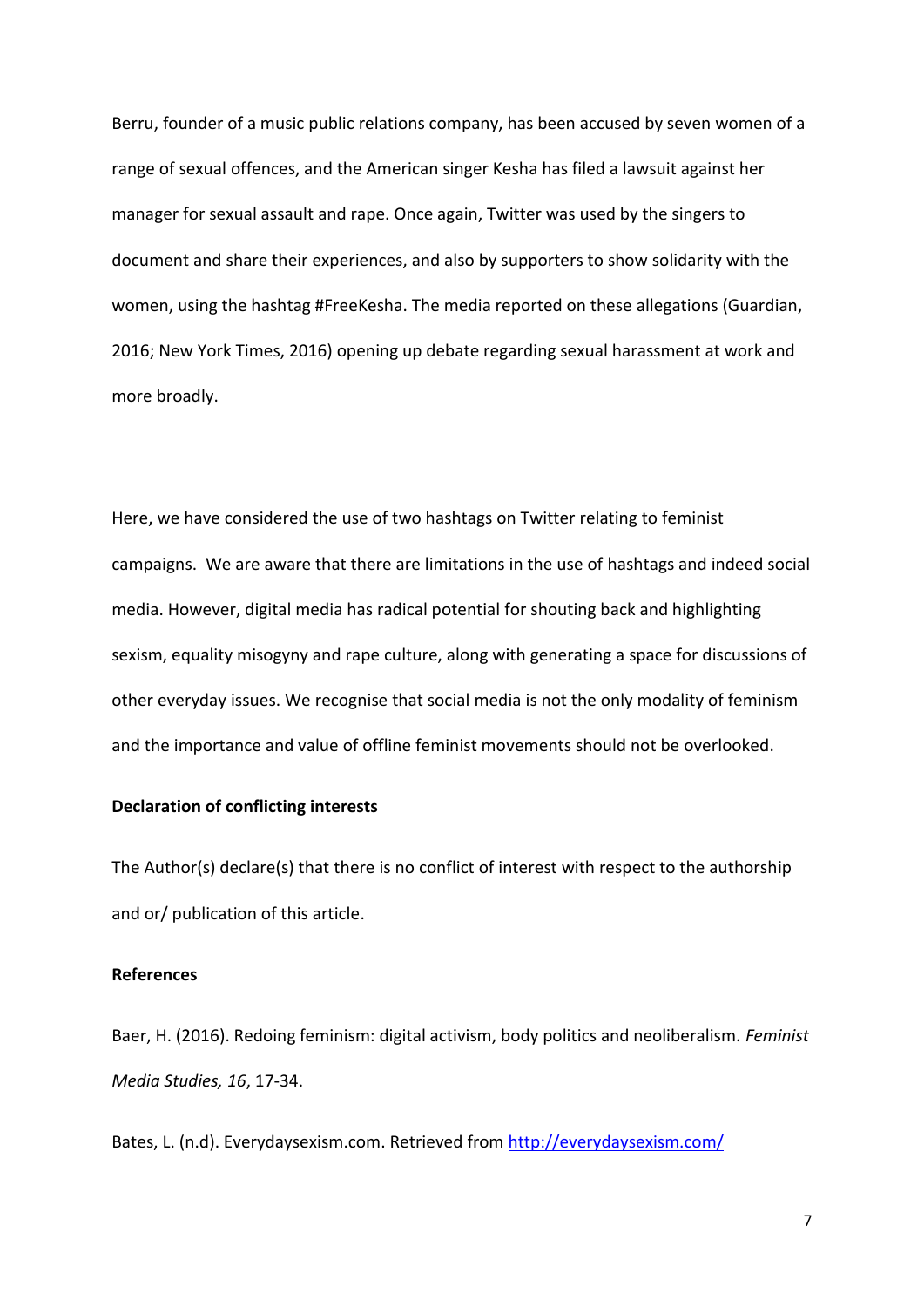Boynton, P. (2012). Getting the press we deserve: Opportunities and challenges for innovative media practice. *Feminism & Psychology*, 22,4, 536-540.

Braun, V. (2011). Petting a snake? Reflections on feminist critique, media engagement and 'making a difference.' *Feminism & Psychology*, 22,4, 528-535.

Crossley, A. (2015). Facebook Feminism: Social Media, Blogs, and New Technologies of Contemporary U.S. *Feminism. Mobilization: An International Quarterly, 20*, 253-268.

Eagle, R. B. (2015). Loitering, lingering, hashtagging: Women reclaiming public space via #BoardtheBus, #StopStreetHarassment, and the #Everydaysexism Project. *Feminist Media Studies, 15,* 349-353.

Earl, J. & Kimport, K. (2011). *Digitally Enabled Social Change: Activism in the Internet Age*. Cambridge, MA: MIT Press.

Fotopoulou, A. (2014). Digital and networked by default? Women's organisations and the social imaginary of networked feminism. *New Media and Society,* 1-7.

Guardian. (2016). Kesha: Leading the fight against sexism at the music industry's core.17th August 2016. Retrieved from https://www.theguardian.com/music/2016/feb/27/keshaprofile-court-case-dr-luke-sony

Hutton, F., Griffin, C., Lyons, A., Niland, P. and McCreanor, T. (2016). "Tragic girls" and "crack whores": Alcohol, femininity and Facebook. *Feminism & Psychology*, 26,1, 73-93.

Independent. (2014) Robin Thicke trolled after #AskThicke Twitter publicity stunt goes horribly wrong. 17th August 2016. Retrieved from http://www.independent.co.uk/news/people/robinthicke-mercilessly-trolled-after-askthicke-publicity-stunt-goes-horribly-wrong-9575740.html